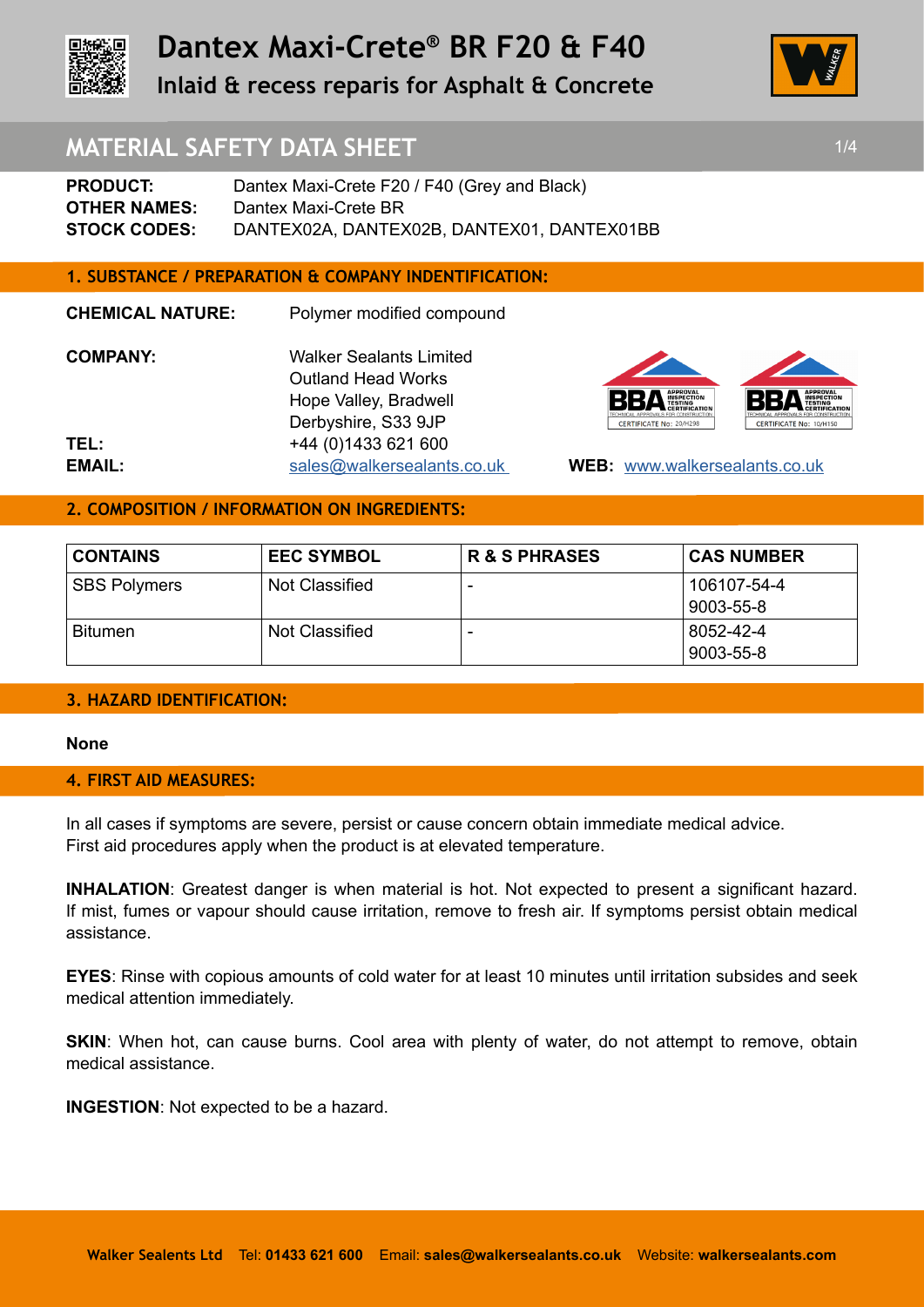



### **MATERIAL SAFETY DATA SHEET** *continued* 2/4

### **5. FIRE FIGHTING MEASURES:**

**SUITABLE EXTINGUISHING MEDIA**: Carbon Dioxide, Dry Chemicals, Foam, Water Spray mist.

**UNSUITABLE EXTINGUISHING MEDIA:** High Pressure Water Jet.

**PROTECTIVE EQUIPMENT**: Use full protective clothing and self-contained breathing apparatus. Fires in confined spaces should be dealt with by trained personnel wearing approved breathing apparatus.

### **6. ACCIDENTAL RELEASE MEASURES:**

**PROTECTIVE MEASURES:** Allow to cool if necessary, sweep into suitable containers and dispose of according to local and national regulations.

### **7. HANDLING & STORAGE:**

**HANDLING:** Keep dry.

**STORAGE:** Avoid extremes of temperature.

### **8. EXPOSURE CONTROL / PERSONAL PROTECTION:**

The level of protection and types of controls necessary will vary depending upon potential exposure conditions. Select controls based on a risk assessment of local circumstances. Appropriate measures include adequate ventilation to control airborne concentrations below the exposure guidelines/limits. PPE should meet recommended national standards. Check PPE suppliers.

**SKIN PROTECTION:** Wear suitable long sleeved, full body overalls and safety boots at all times. Exposed skin must be covered due to risk from splashes.

**HAND PROTECTION**: Wear suitable heat resistant gloves.

**EYE PROTECTION:** Wear suitable goggles or face protection if risk of splashing.

**INHALATION:** Not necessary under normal working conditions.

### **EXPOSURE CONTROL LIMITS:**

Petroleum Fumes: OES (8 hours) 5mg/m3 OES (15 minutes) 15mg/m3 Hydrogen Sulphide **OES** (8 hours) 10mg/m3 OES (15 minutes) 25mg/m3 SBS Polymer **OES** (8 hours) 10mg/m3 OES (15 minutes) 25mg/m3

**Manufactures & Suppliers of:**  Joint Sealants Bituminous Repair Compounds High Friction Surfacing Colour Coated Aggregates **The Complete Highway Service** **Walker Sealants Limited**  Manufacturing & Sales Division Outland Head Bradwell, Hope Valley Derbyshire, S33 9JP Tel: 01433 621 600



Directors: J.S. Walker, J.G.R. Walker Company Reg No. 4041871 **A member of the Walker Group of Companies**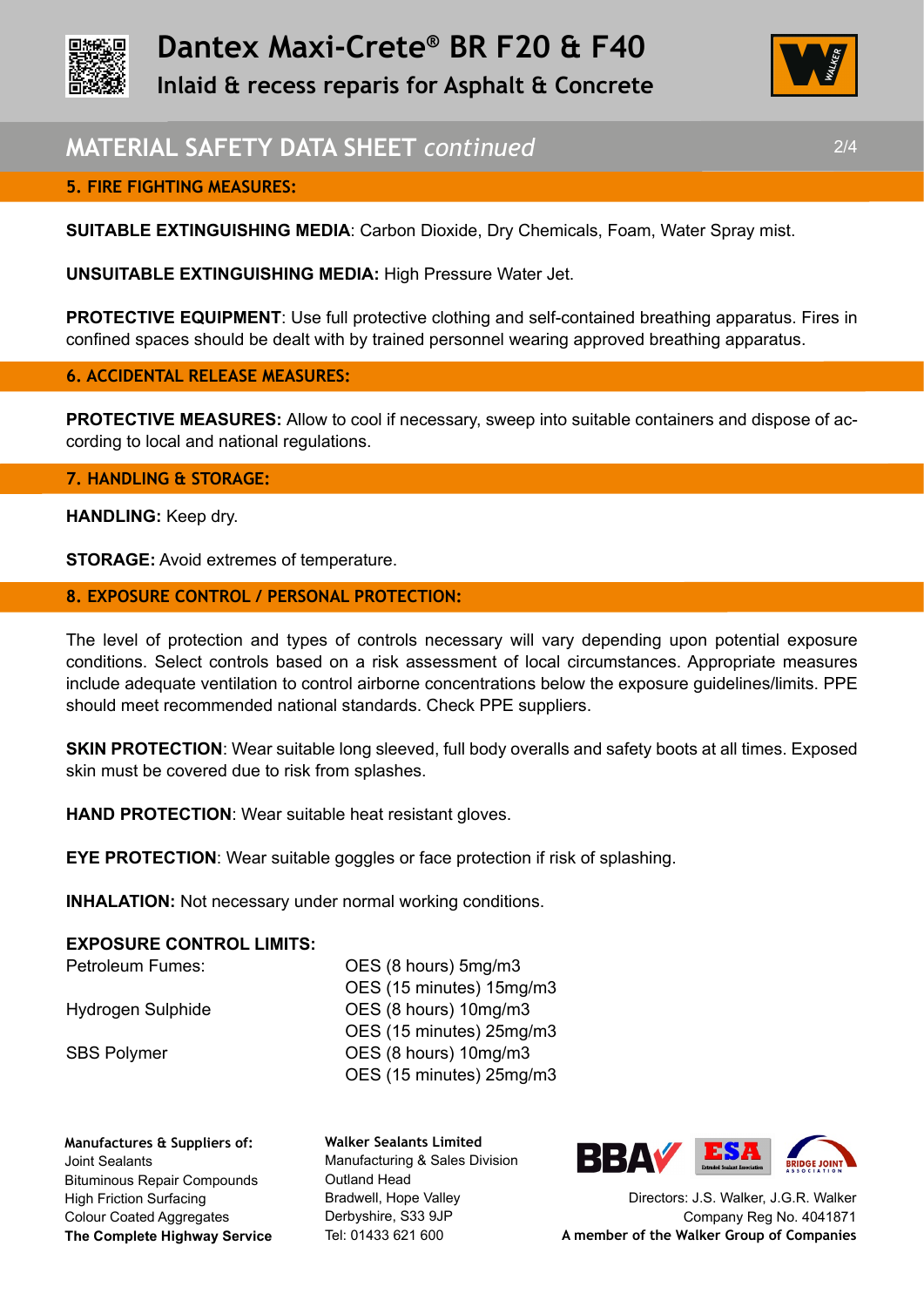

## **MATERIAL SAFETY DATA SHEET** *continued* 3/4

| <b>APPEARANCE:</b>          | <b>Black</b> | <b>FORM</b>                                    | Granular                                      |
|-----------------------------|--------------|------------------------------------------------|-----------------------------------------------|
| <b>SPECIFIC GRAVITY:</b>    | 22           | <b>MAXIMUM SAFE HEATING TEMPERATURE: 220°C</b> |                                               |
| <b>SHELF LIFE:</b>          | 2 Years      | <b>APPLICATION TEMPERATURE:</b>                | $180^{\circ}$ C - 210 $^{\circ}$ C $^{\circ}$ |
| <b>SOLUBILITY IN WATER:</b> | Insoluble    |                                                |                                               |

**10. STABILITY & REACTIVITY:**

**9. PHYSICAL & CHEMICAL PROPERTIES:** 

**THERMAL DECOMPOSITION**: Stable under normal operating conditions.

**CONDITIONS TO AVOID:** When hot, avoid water

**HAZARD DECOMPOSITION:** Oxides of carbon and nitrogen.

**11. TOXICOLOGICAL INFORMATION:**

Under normal conditions of use and exposure, no significant adverse health effects.

**INGESTION**: Practically non-toxic.

**EYES**: Unlikely to cause more than transient irritation.

**SKIN:** Unlikely to cause harm on brief or occasional contact. Hot material will cause burns.

**INHALATION**: Exposure to vapour, mist or fumes may be harmful and cause irritation to eyes, nose and throat.

### **12. TRANSPORT INFORMATION:**

### **NOT CLASSIFIED AS HAZARDOUS FOR TRANSPORT**

### **13. DISPOSAL INFORMATION:**

**Dantex Maxi-Crete F20 / F40** Material - authorised disposal in accordance with local or National Regulations.

Packages - to be considered as industrial waste, can be recycled if not contaminated.

### **14. ECOLOGICAL INFORMATION:**

Avoid losses to the environment wherever possible. No known risks.

**MOBILITY**: Should not be allowed to enter drains or watercourses.

**BIODEGRADABILITY**: Non - Biodegradable.